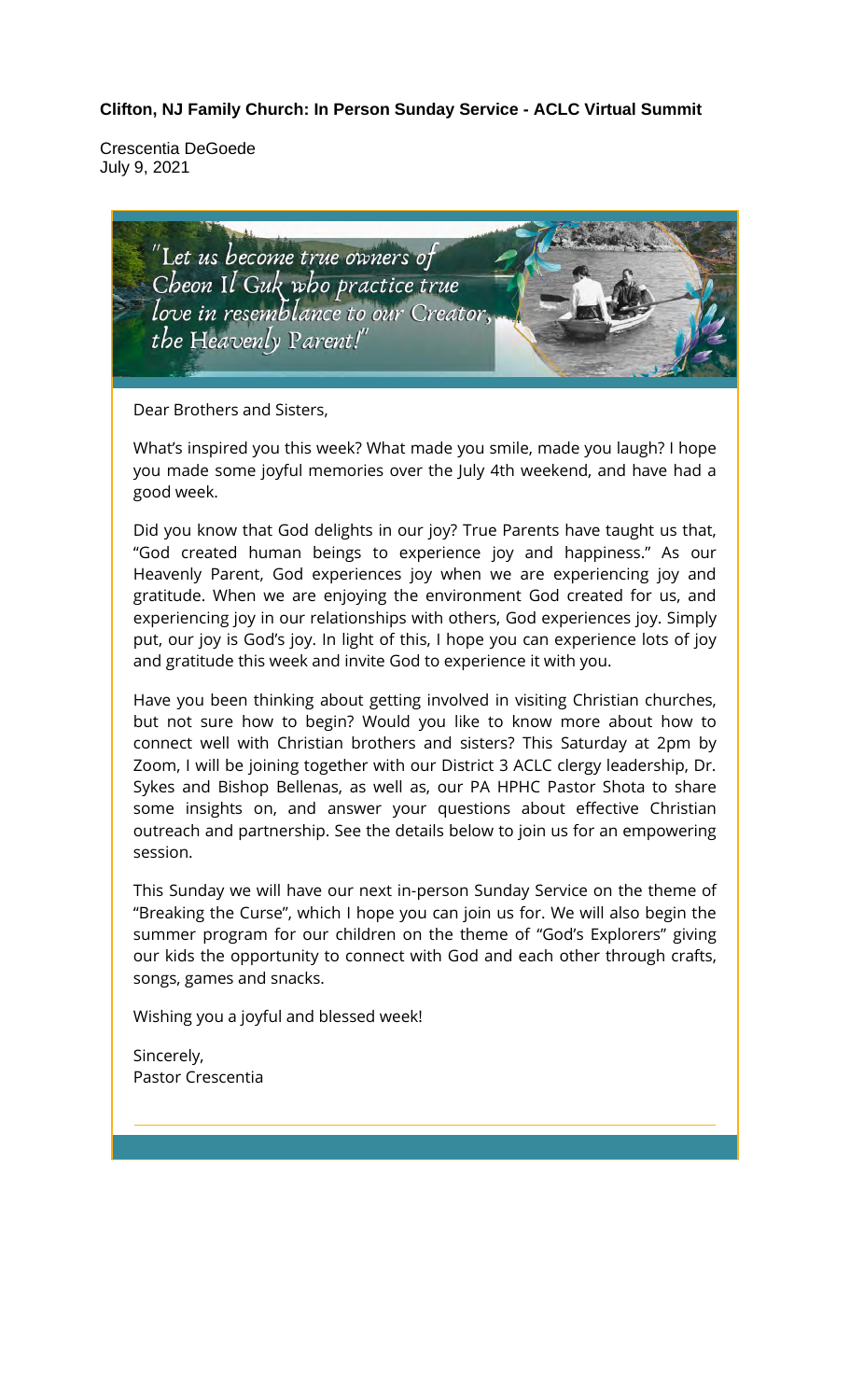# In-Person Sunday Service at<br>Clifton Family Church July 11th @ 9:30am



*Breaking the Curse* **Pastor Crescentia DeGoede**

Click Here to Join Virtually



American Clergy Leadership Conference - District 3

## **VIRTUAL SUMMIT**

Theme: "The Role of ACLC in Fulfilling the Mission of the Holy Spirit" Saturday July 10, 2021 @ 2 PM EDT

with



Rev. Dr. Michael Sykes







Rev. Shota Iwasaki



Rev. Dr. Greg Agular<br>Moderator

Zoom ID: 984 768 1529 Password: 2027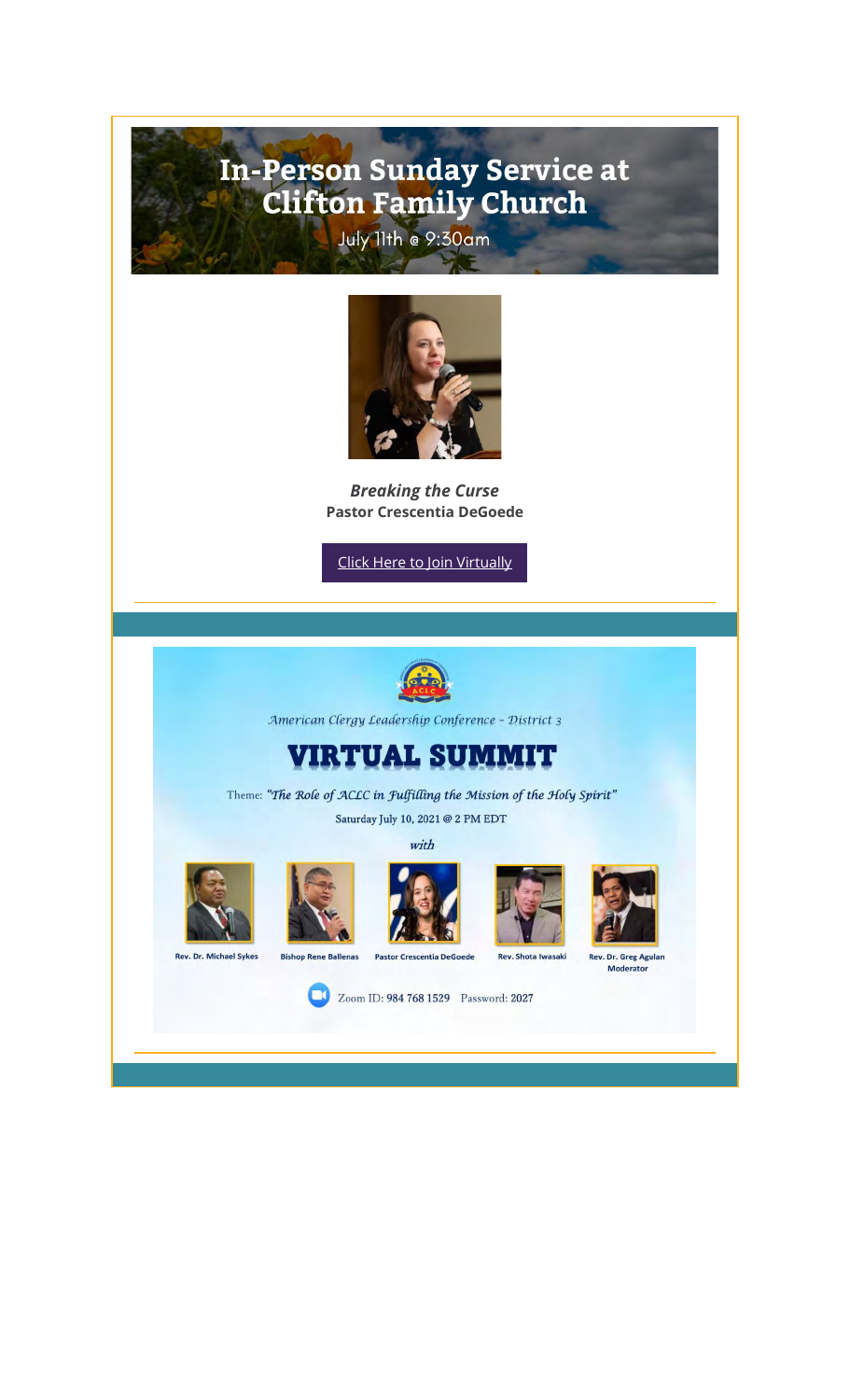

SATURDAY JULY 10, 2021 2PM VIA ZOOM: 991-3307-8441 PASSCODE: WFWP

> **LEARN ABOUT: WFWP WORK PARTNERSHIPS ADVOCACYS**

FOR MORE INFO CONTACT WFWP AT NEWJERSEY@WFWP.US

**MERLY BARLAAN** 

INTERNATIONAL VICE PRESIDENT FOR WFWPI AND DEPUTY DIRECTOR FOR UN RELATION



#### **Starting July 11th During In-Person Sunday Service in the Lilac Room**

#### **Grades: Going into Prek to 6th Grade**

We wish to invite the children of our Sunday School Community to our annual Summer Program held at the Clifton Family Church. The theme this year will be "God's Explorers."

Every other week during our in-person Sunday Service, your child will embark on a very exciting adventure where they will gain a new life tool every two weeks. The Sunday School Summer program schedule starts & ends as a whole group with fun activities & prayer!

The children will spend majority of the hour through hands-on learning at stations: discovery science, art creations, snack, adventure games, sharing circle & coloring page. We invite you to be a part of this adventure- check out some tips for bringing learning home!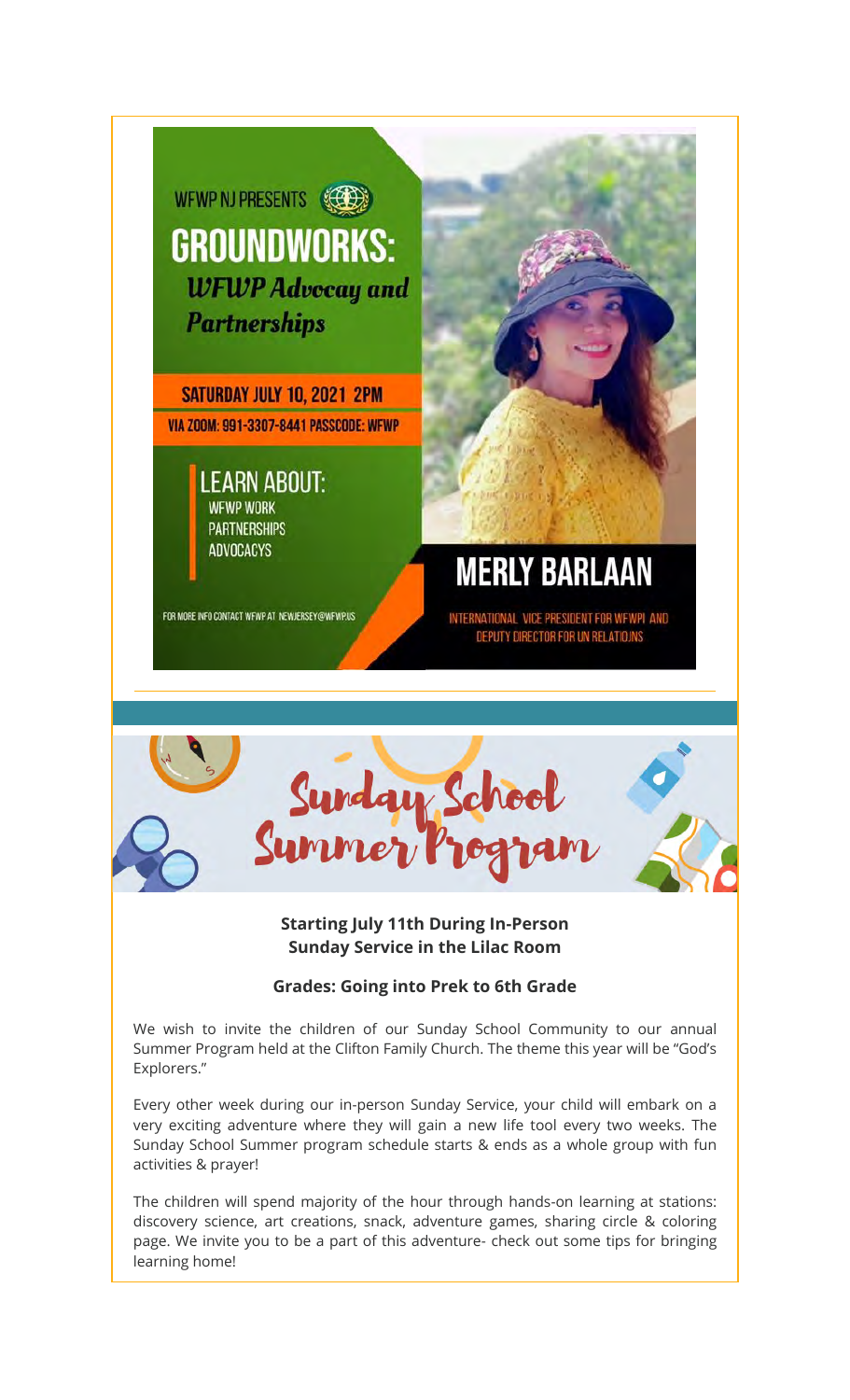Although this isn't technically a Sunday School, we still accept tithing/offering during this program.



**National Family Service on Sundays at 11am**

It will be live streamed here: **live.familyfed,org** at 11AM. Enjoy the service from the comfort of your own home!



Hosted by Sub Region 1 Blessing and Family Ministry + YAYAM Join this workshop at the Clifton Church to learn more about the Matching and Blessing process, gain a better understanding of the purpose of the Blessing, and how you can prepare yourself for this journey on an individual level... "Become the Blessing before receiving the Blessing.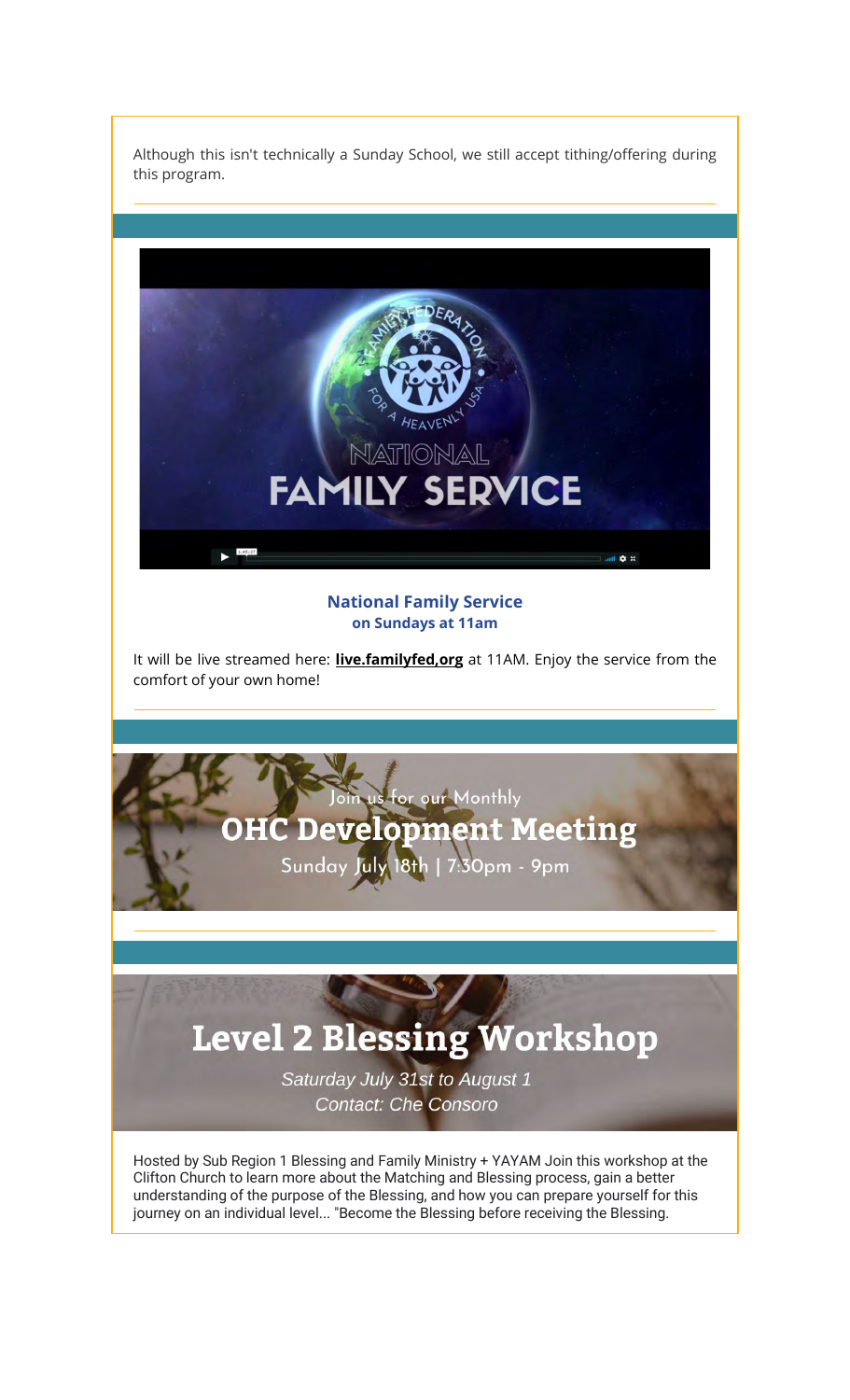Register Here



### A Special Grace Liberation and Blessing Ceremony for 430 Generation of Ancestors

**Read Memo: Workshop Schedule at the HJ Heaven and Earth CheonBo Training Center for July 2021**

**Save the Dates for the upcoming workshops: July 24th, 2021; Checks and Applications are due by July 16th August 28th - 29th 2021; Checks and Applications are due by July 25th if sending it directly to CheonBo**

**Please let Mrs. Tomomi Ueda know by email if you are planning to send it to her. Click Here for more info.**

Please fill out this registration form as part of your documents

**Registration Form**

**Last Day to liberate all your 430 Generations is August 24, 2021**

**For More Info Click Here**

Please feel free to **contact Mrs. Tomomi Ueda** or **Pastor Atsushi Takino** if you have any questions or concerns.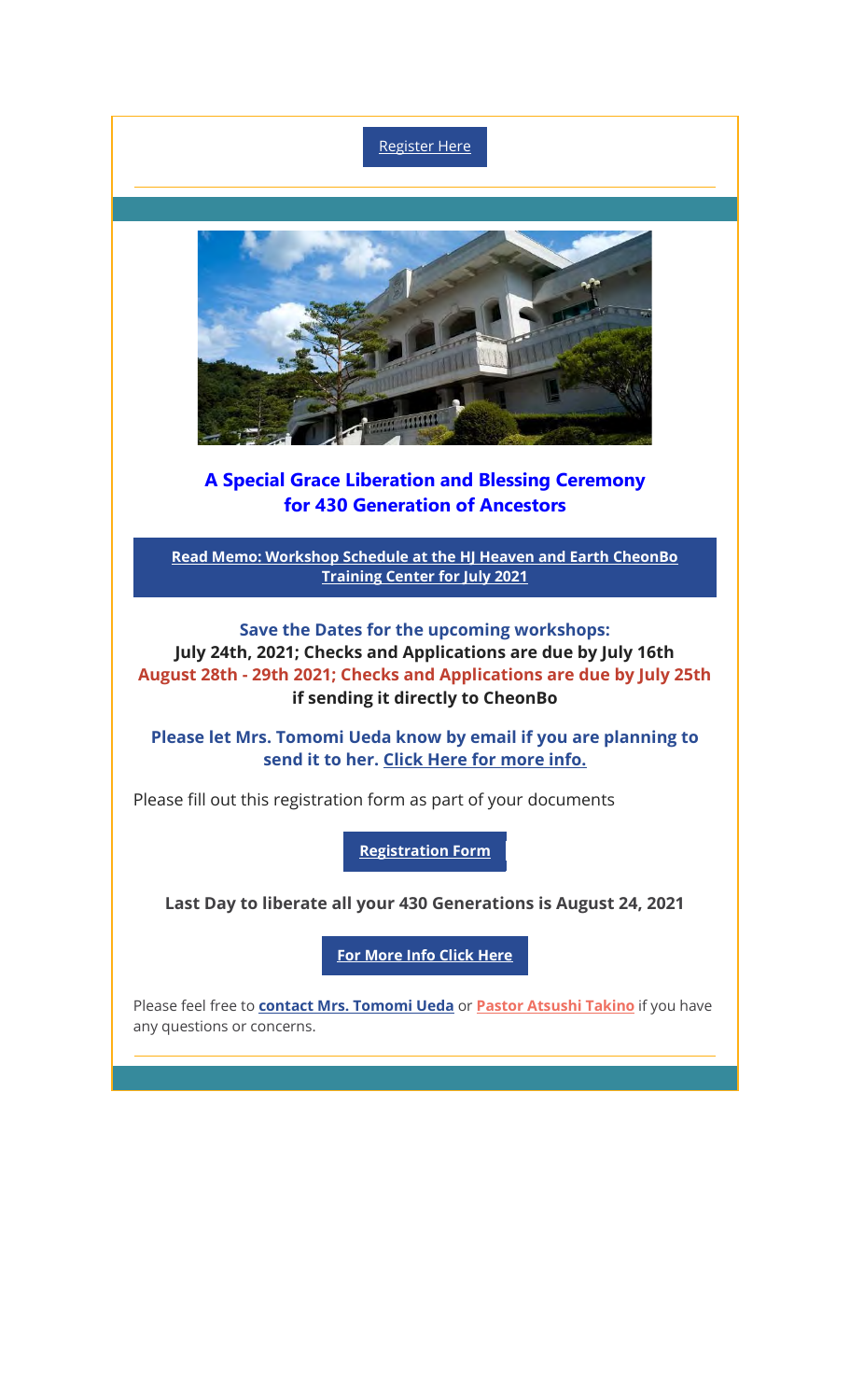